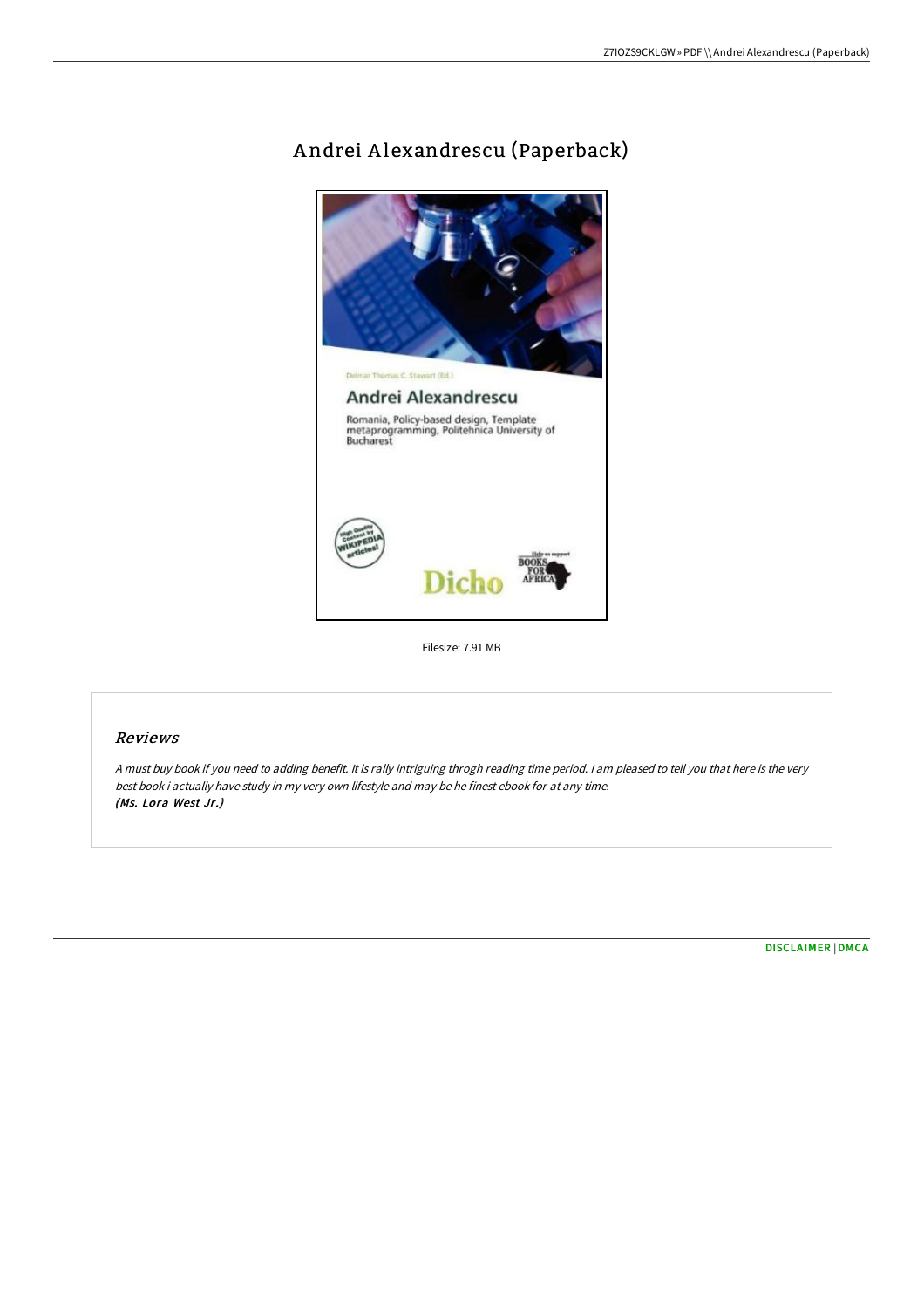# ANDREI ALEXANDRESCU (PAPERBACK)



Dicho, United States, 2011. Paperback. Condition: New. Aufl.. Language: English . Brand New Book. Please note that the content of this book primarily consists of articles available from Wikipedia or other free sources online. Andrei Alexandrescu is a Romanian C++ programmer and author. He is particularly known for his pioneering work on policy-based design implemented via template metaprogramming. These ideas are articulated in his book Modern C++ Design and were first implemented in his programming library, Loki. He also implemented the move constructors concept in his MOJO library. He contributed to the C/C++ Users Journal under the byline Generic>Programming.

 $\blacksquare$ Read Andrei [Alexandrescu](http://bookera.tech/andrei-alexandrescu-paperback.html) (Paperback) Online Download PDF Andrei [Alexandrescu](http://bookera.tech/andrei-alexandrescu-paperback.html) (Paperback)